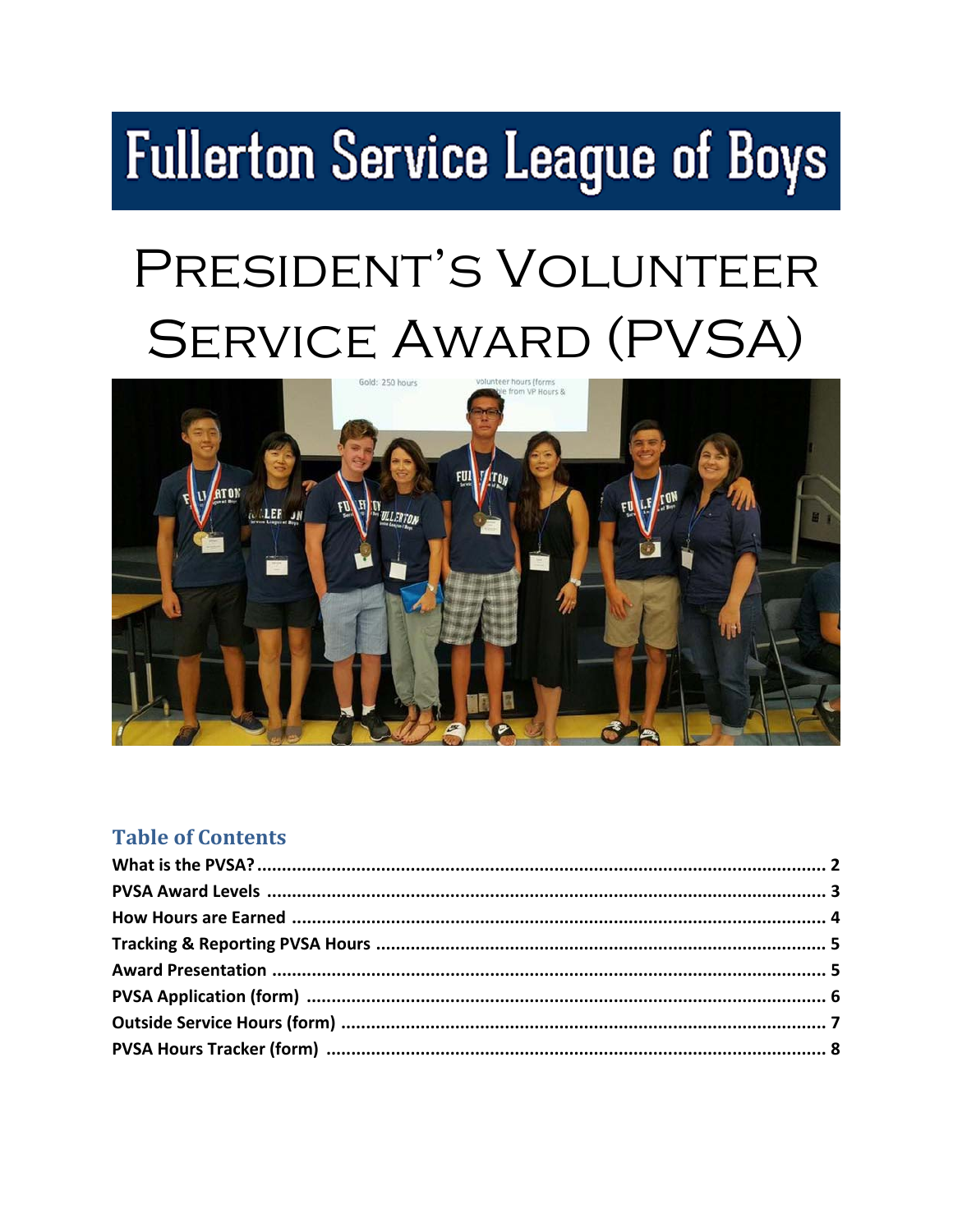The President's Volunteer Service Award (PVSA) is a national recognition program that was established in 2003 to honor our country's most committed volunteers. An initiative of the Corporation for National and Community Service, the award is administered by Points of Light, which works with certifying organizations to verify that applicants meet the criteria.

The Fullerton Service League of Boys was approved as a certifying organization in 2016. In this capacity, we have been entrusted by the PVSA to verify volunteer hours in accordance with their guidelines.

A PVSA Award is *not* a SLOBs award. We do not set the criteria for receiving the award, but we are committed to upholding the standards of a certifying organization. Some things that count toward SLOBs awards, such as hours for donations, are explicitly excluded from the PVSA. However, as a certifying organization, we can count outside, non-SLOBs volunteer hours toward a President's Volunteer Service Award provided a member meets all of our club obligations and provides proper documentation.

For more information about this program, please contact our Vice President of Hours and Awards and visit the PVSA website,

http://www.presidentialserviceawards.gov.

#### **From the PVSA Website:**

The President's Volunteer Service Award (PVSA) is the premier volunteer awards program, encouraging citizens to live a life of service through presidential gratitude and national recognition.

\*\*\*

We partner with organizations to deliver the PVSA to our nation's volunteers. Certifying organizations (COs) are an essential part of the PVSA equation. A CO is an organization that has been granted authority through an application and review process to administer the PVSA to volunteers. We look to COs to verify that volunteers meet all requirements to be awarded the PVSA.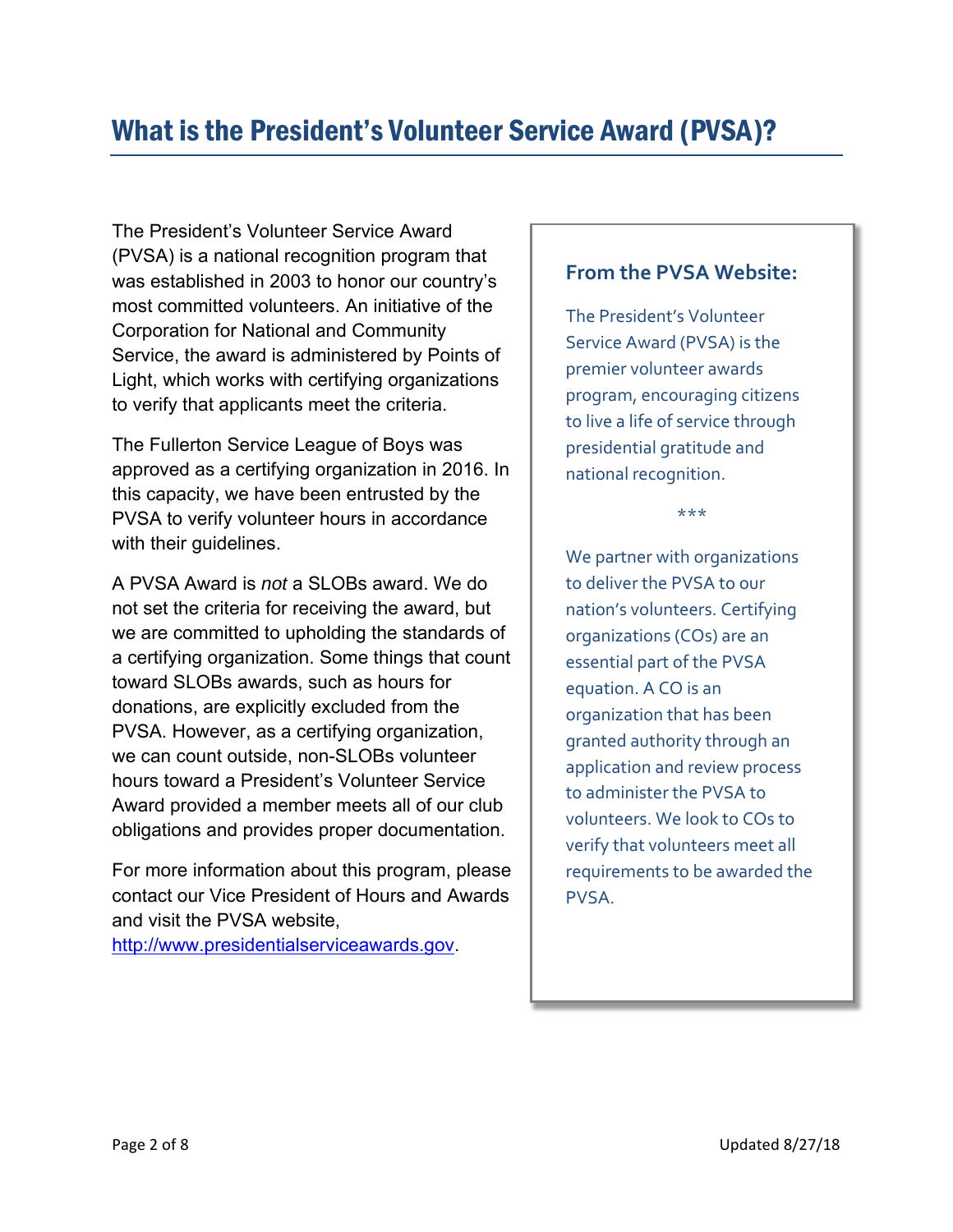## PVSA Award Levels

#### AWARD LEVELS

PVSA requirements vary by age. Boys under 16 ("teens") must perform a minimum of 50 community service hours in a SLOBS calendar year to receive the first level of the award, while boys 16 and over ("young adults") must complete at least 100 hours to receive the same recognition.

| <b>HOURS BY AWARD</b> | <b>BRONZE</b> | <b>SILVER</b> | <b>GOLD</b> |
|-----------------------|---------------|---------------|-------------|
| Teens (11-15)         | 50-74         | 75-99         | $100+$      |
| Young Adults (16-25)  | 100-174       | 175-249       | $250+$      |

#### **CALENDAR**

The PVSA requires certifying organizations to set a 12-month calendar during which volunteer hours must be completed. For simplicity's sake, Fullerton Service League of Boys has opted to make our PVSA calendar the same as our SLOBs calendar: May 1- April 30.

#### BIRTHDAY CUT-OFF

Boys who hope to achieve a SLOBs award in the teen category (ages 11-15) must complete the minimum 50 hours before their sixteenth birthday. For boys who turn sixteen within a SLOBs/PVSA calendar year that means they have from May 1 until their birthday to complete their PVSA hours. Any hours volunteered after the sixteenth birthday can only be counted for awards in the "young adult" category.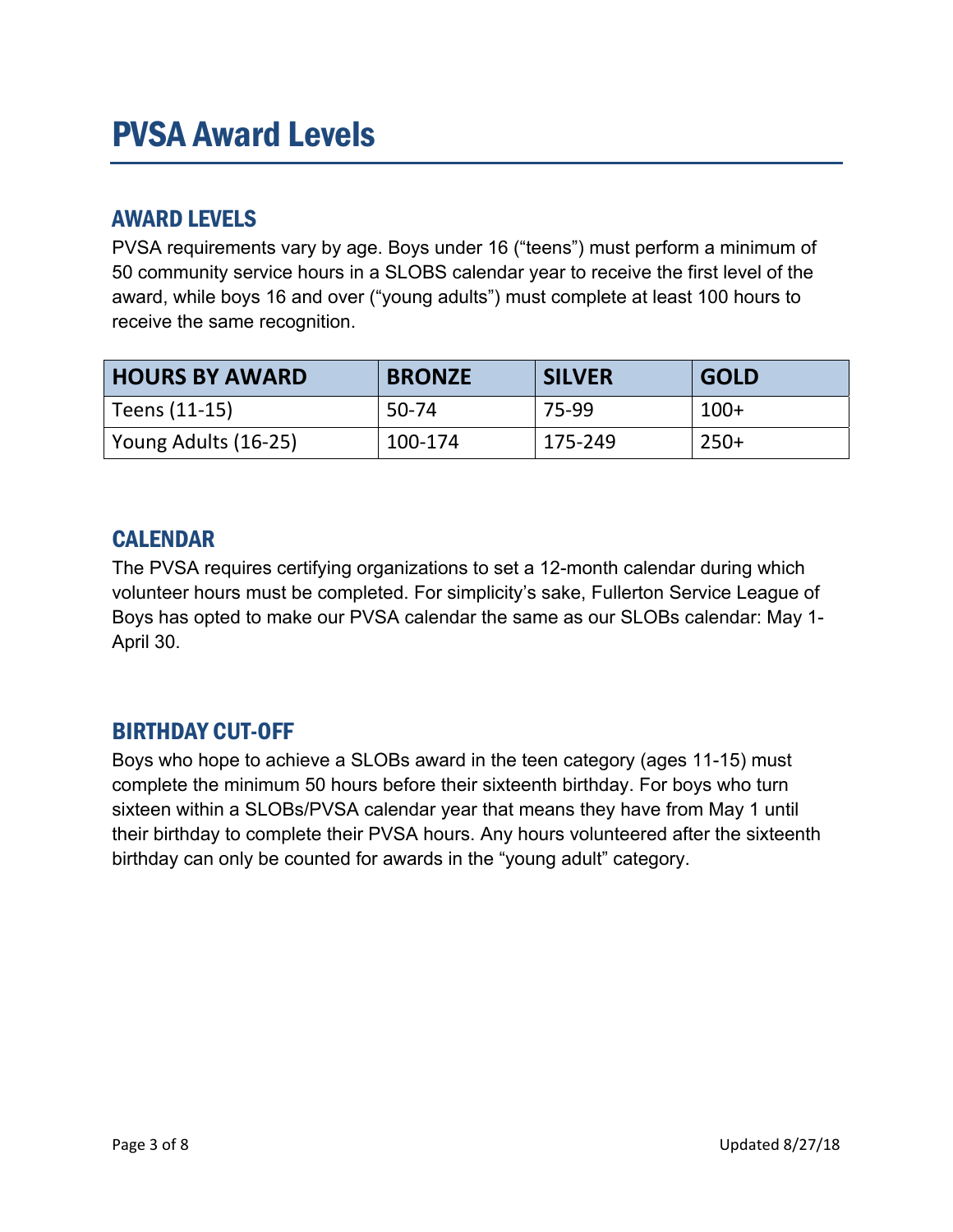## How Hours are Earned

SLOBs members may apply community service hours toward the PVSA from three separate categories:

#### SLOBS VOLUNTEER HOURS

All SLOBs hours count toward the PVSA *except*:

- Hours awarded for donations
- Hours awarded but not served for a cancelled event
- Any other hours explicitly excluded from PVSA credit

#### SLOBS SUPPORT HOURS

Because SLOBs is a non-profit organization, we can count hours spent in support of our club towards PVSA awards. Fulfilling leadership duties does not qualify; however, time spent planning and setting up events does. Guidelines as follows:

#### **Boys Leadership Council:**

- 3 SLOBs service hours per year that can also be entered in Track it Forward and applied towards SLOBs awards & the PVSA
- 3 "Outside Service" hours that can only be applied toward the PVSA

**Other Youth Leadership Positions** (Volunteer Coordinator, Donations Chair, etc.)

- Hour-for-hour credit (rounded to the nearest half hour) for any time spent planning or setting up, with a maximum of two hours credit per event.
- No double dipping: You may not count extra support hours if they coincide with the actual event.

Any club member who feels his efforts will exceed the 2 hour maximum per event should contact the VP Hours & Awards.

#### OUTSIDE VOLUNTEER HOURS

Most volunteer hours outside of SLOBs, whether for school, church, or another community group, will count towards the PVSA. However, per PVSA rules, time spent volunteering for a political candidate, cause, or organization cannot be applied to the award. Please contact the VP Hours & Awards if you are unsure whether or not service hours done outside of SLOBs can count toward the PVSA.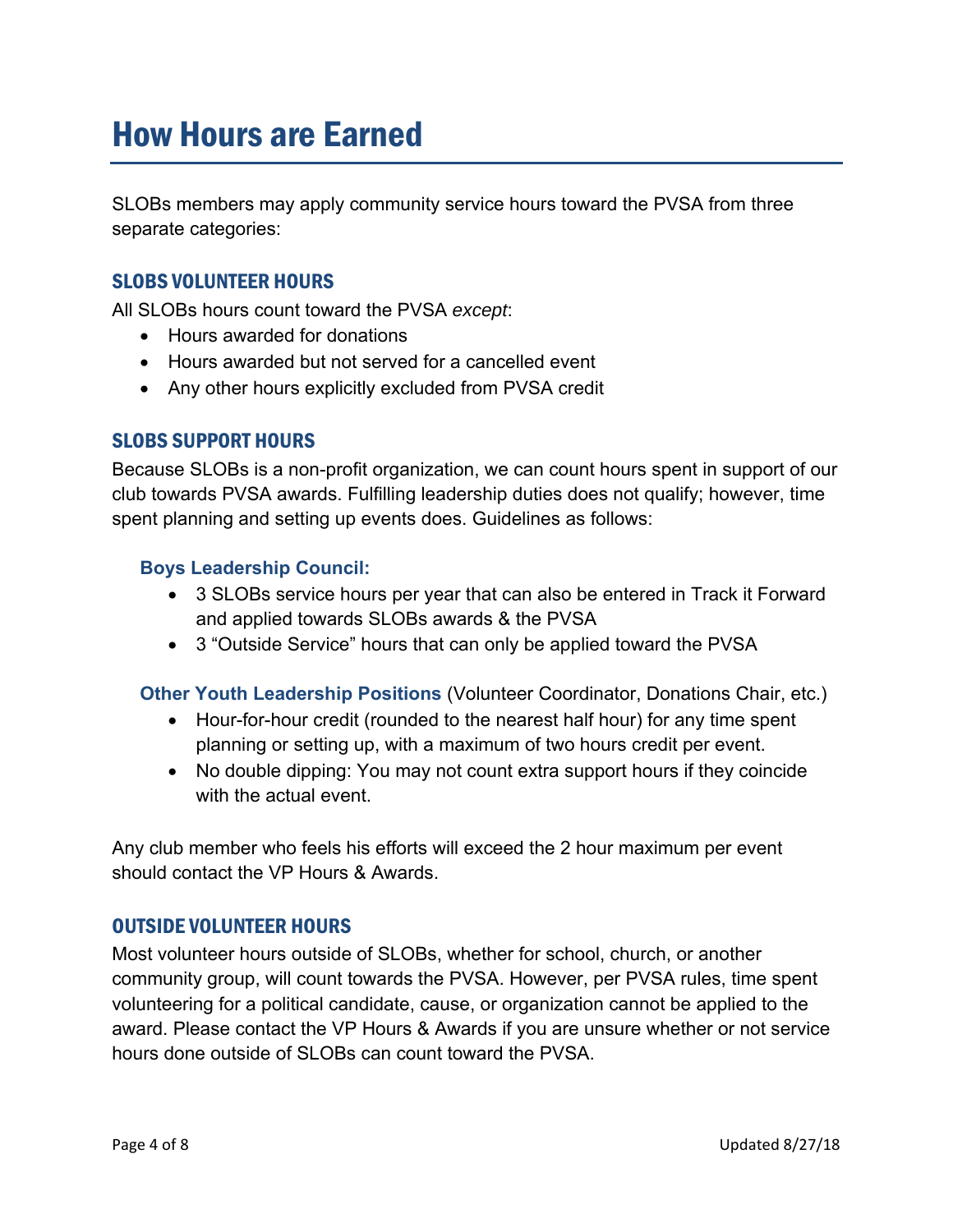## Tracking & Reporting PVSA Hours

As of now, we do not have the capacity to track PVSA Hours electronically. Please *do not* enter outside service hours or SLOBs support hours into Track-it Forward.

#### TRACKING HOURS

To help you set goals and keep track of your hours as you work toward the PVSA, we have created a **PVSA Hours Tracker Form** (attached). This form is optional and for your personal use only.

#### SUBMITTING PAPERWORK FOR THE PVSA

Eligible award recipients must fill out the **President's Volunteer Service Award Application** (attached) and give it to the VP Hours & Awards by June 1. Please keep a copy for your records.

#### REPORTING OUTSIDE SERVICE HOURS

The PVSA requires us to verify all service hours. As such, we have created **an Outside Service Hours form** (attached) which you can use to detail non-SLOBs volunteer work. You must receive a signature from a supervising adult for every entry. If you can submit official documentation from another organization detailing your service, you do not need to fill out this form.

#### OTHER REQUIREMENTS

Please remember that we will only certify awards for members in good standing. That means you must attend a minimum of four (of six) SLOBs meetings during the SLOBs calendar year and perform at least ten hours of service with our philanthropies.

## Award Presentation

The VP Hours & Awards will order awards for all PVSA recipients over the summer so they are available for presentation at the first meeting of the year. Our award package includes a certificate, a signed letter from the President of the United States, and a lapel pin (if the lapel pin is not available, it will be substituted with an appropriate replacement). The Fullerton Service League of Boys covers the cost for all awards.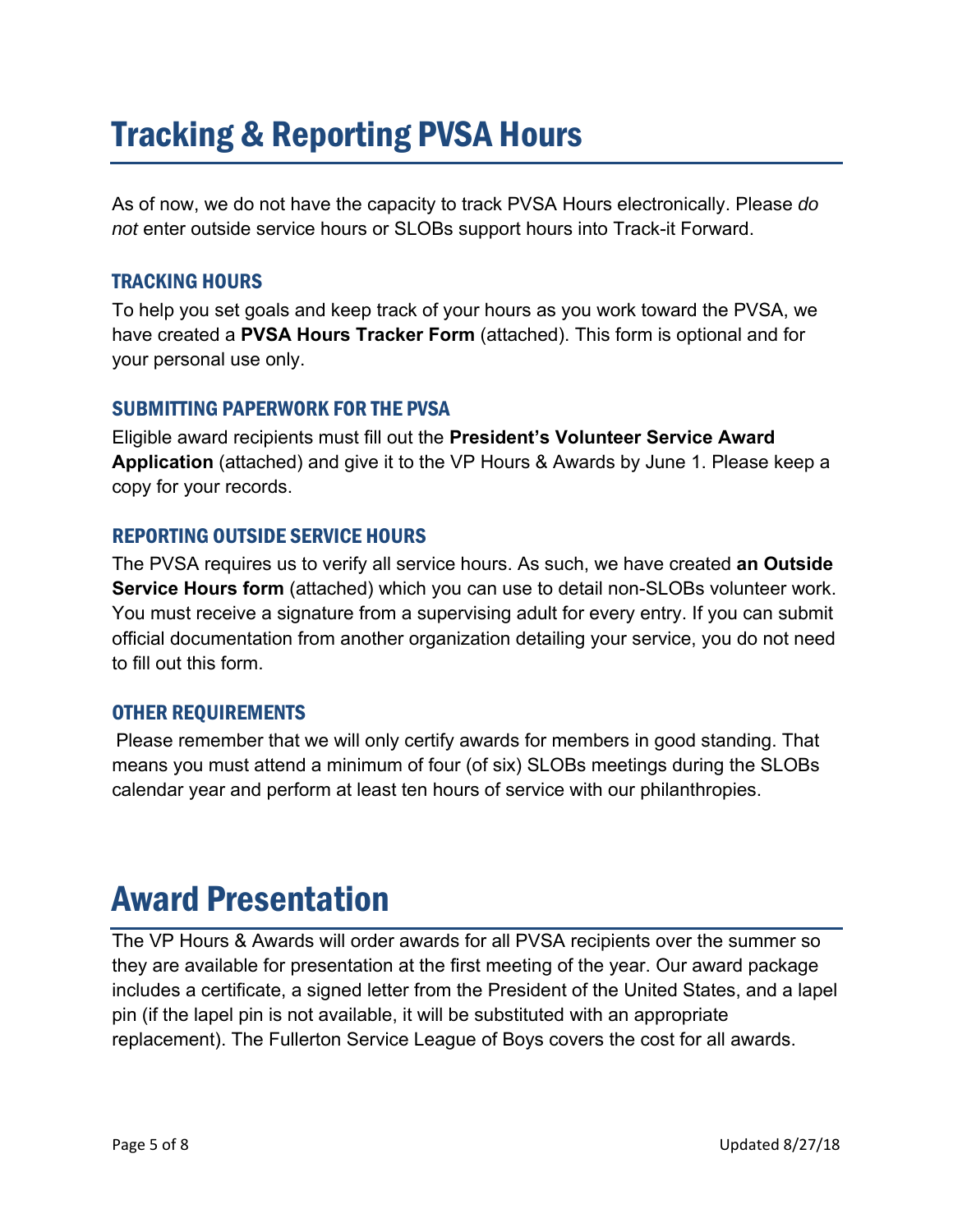**Fullerton Service League of Boys** 

President's Volunteer Service Award Application

| <b>MEMBER INFO</b>                                                                                                                                                           |                                            |
|------------------------------------------------------------------------------------------------------------------------------------------------------------------------------|--------------------------------------------|
|                                                                                                                                                                              |                                            |
| Member's date of birth: ____________________                                                                                                                                 |                                            |
| PVSA Award category: □ Teen (11-15) □ Young Adult (16-25)<br>To qualify for a teen award, all service hours must be completed before the member's 16 <sup>th</sup> birthday. |                                            |
| <b>SERVICE INFO</b>                                                                                                                                                          |                                            |
|                                                                                                                                                                              |                                            |
| SLOBs service hours (excluding donations):                                                                                                                                   | <u> 1980 - Johann Barn, mars ann an t-</u> |
| SLOBs support hours:                                                                                                                                                         |                                            |
| Outside service hours, if applicable:                                                                                                                                        |                                            |
| <b>TOTAL SERVICE HOURS:</b>                                                                                                                                                  |                                            |
| Please attach Outside Service Hours form or other documentation as proof of completion.                                                                                      |                                            |
| I attest to the accuracy of the hours reported.                                                                                                                              |                                            |
|                                                                                                                                                                              |                                            |
| Member (Signature)                                                                                                                                                           | Date                                       |
| Parent Mentor (Signature)                                                                                                                                                    | Date                                       |
| <b>Approved by:</b>                                                                                                                                                          |                                            |
| President, Fullerton Service League of Boys                                                                                                                                  | Date                                       |
| VP Hours & Awards, Fullerton Service League of Boys                                                                                                                          | Date                                       |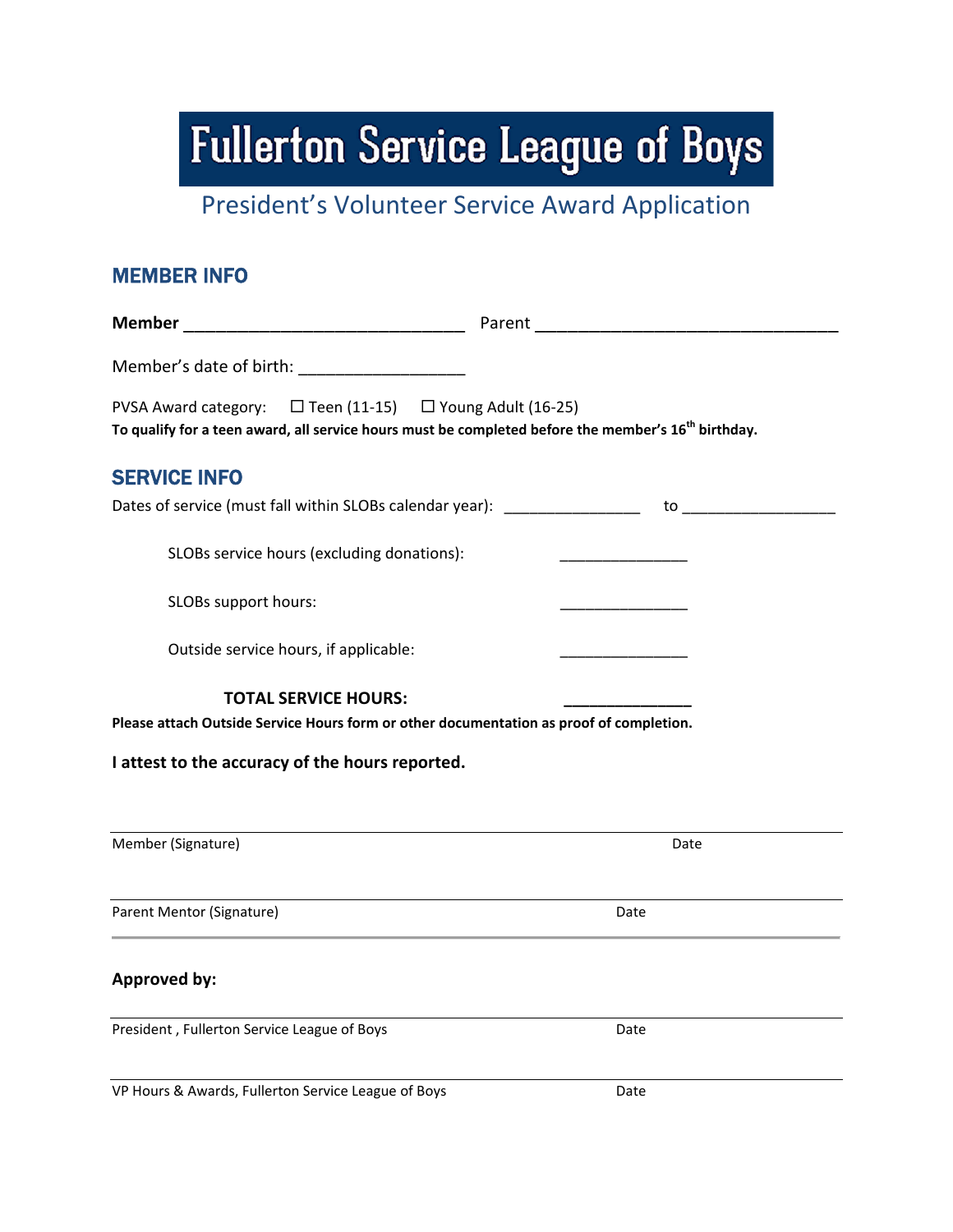## **Fullerton Service League of Boys**

### Outside Service Hours (for PVSA)

**For use by President's Volunteer Service Award applicants only.** 

Please attach to President's Volunteer Service Award sheet.

*If you have official hours documentation from another organization, you do not need to fill out this form.* 

Member \_\_\_\_\_\_\_\_\_\_\_\_\_\_\_\_\_\_\_\_\_\_\_\_\_ Parent \_\_\_\_\_\_\_\_\_\_\_\_\_\_\_\_\_\_\_\_\_\_\_\_\_

| Organization | <b>Description of Service</b> | Date & Hours | <b>Signature of</b><br>Representative |  |
|--------------|-------------------------------|--------------|---------------------------------------|--|
|              |                               |              |                                       |  |
|              |                               |              |                                       |  |
|              |                               |              |                                       |  |
|              |                               |              |                                       |  |
|              |                               |              |                                       |  |
|              |                               |              |                                       |  |
|              |                               |              |                                       |  |
|              |                               |              |                                       |  |
|              | <b>TOTAL HOURS</b>            |              |                                       |  |

*I attest to the accuracy of the hours reported above, and I understand that they do not count toward my Fullerton S.L.O.B.s requirements.* 

**Member** (Signature) Date

**Adult Mentor** (Signature) Date